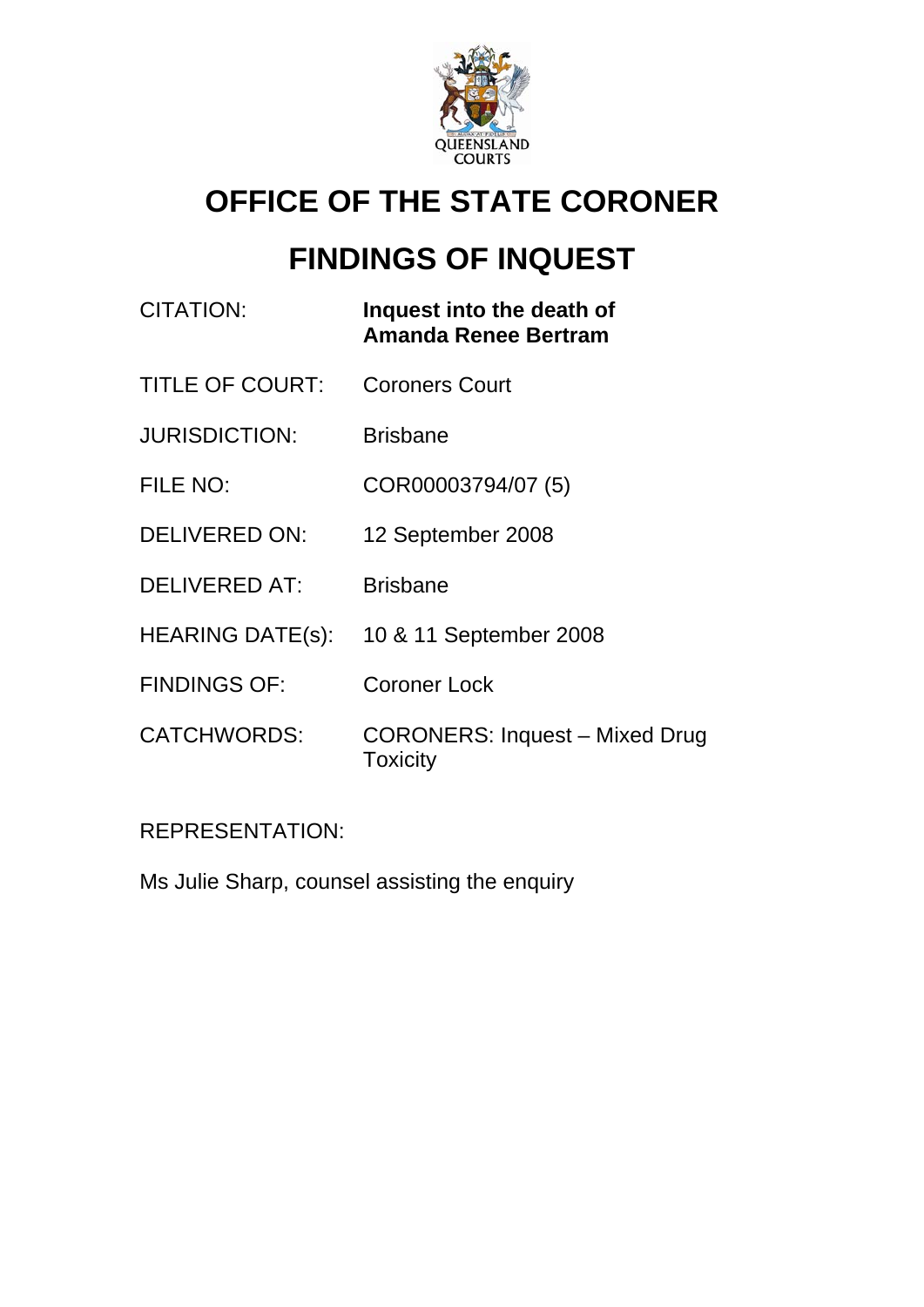# **CORONER'S FINDINGS AND DECISION**

1. These are my findings in relation to the death of Amanda Renee Bertram who died at her home sometime between 17 and 19 August 2007 from a mixed drug toxicity. These findings seek to explain how the death occurred and consider whether any changes to policies or practices could reduce the likelihood of deaths occurring in similar circumstances in the future. The *Coroners Act 2003[1](#page-1-0)* provides that when an inquest is held into a death, the coroner's written findings must be given to the family of the person who died and to each of the persons or organisations granted leave to appear at the inquest. These findings will be distributed in accordance with the requirements of the Act and also placed on the website of the Office of the State Coroner.

## **The scope of the Coroner's inquiry and findings**

- 2. A coroner has jurisdiction to inquire into the cause and the circumstances of a reportable death. If possible he/she is required to find:
	- a) whether a death in fact happened;
	- b) the identity of the deceased;
	- c) when, where and how the death occurred; and
	- d) what caused the person to die.
- 3. There has been considerable litigation concerning the extent of a coroner's jurisdiction to inquire into the circumstances of a death. The authorities clearly establish that the scope of an inquest goes beyond merely establishing the medical cause of death.
- 4. An inquest is not a trial between opposing parties but an inquiry into the death. In a leading English case it was described in this way:- *"It is an inquisitorial process, a process of investigation quite unlike a criminal trial where the prosecutor accuses and the accused defends… The function of an inquest is to seek out and record as many of the*  facts concerning the death as the public interest requires."<sup>[2](#page-1-1)</sup>
- 5. The focus is on discovering what happened, not on ascribing guilt, attributing blame or apportioning liability. The purpose is to inform the family and the public of how the death occurred with a view to reducing the likelihood of similar deaths. As a result, the Act authorises a coroner to make preventive recommendations concerning public health or safety, the administration of justice or ways to prevent deaths from

<u>.</u>

<sup>1</sup> *Coroners Act* 2003, s45

<span id="page-1-1"></span><span id="page-1-0"></span><sup>2</sup> *R v South London Coroner; ex parte Thompson* (1982) 126 S.J. 625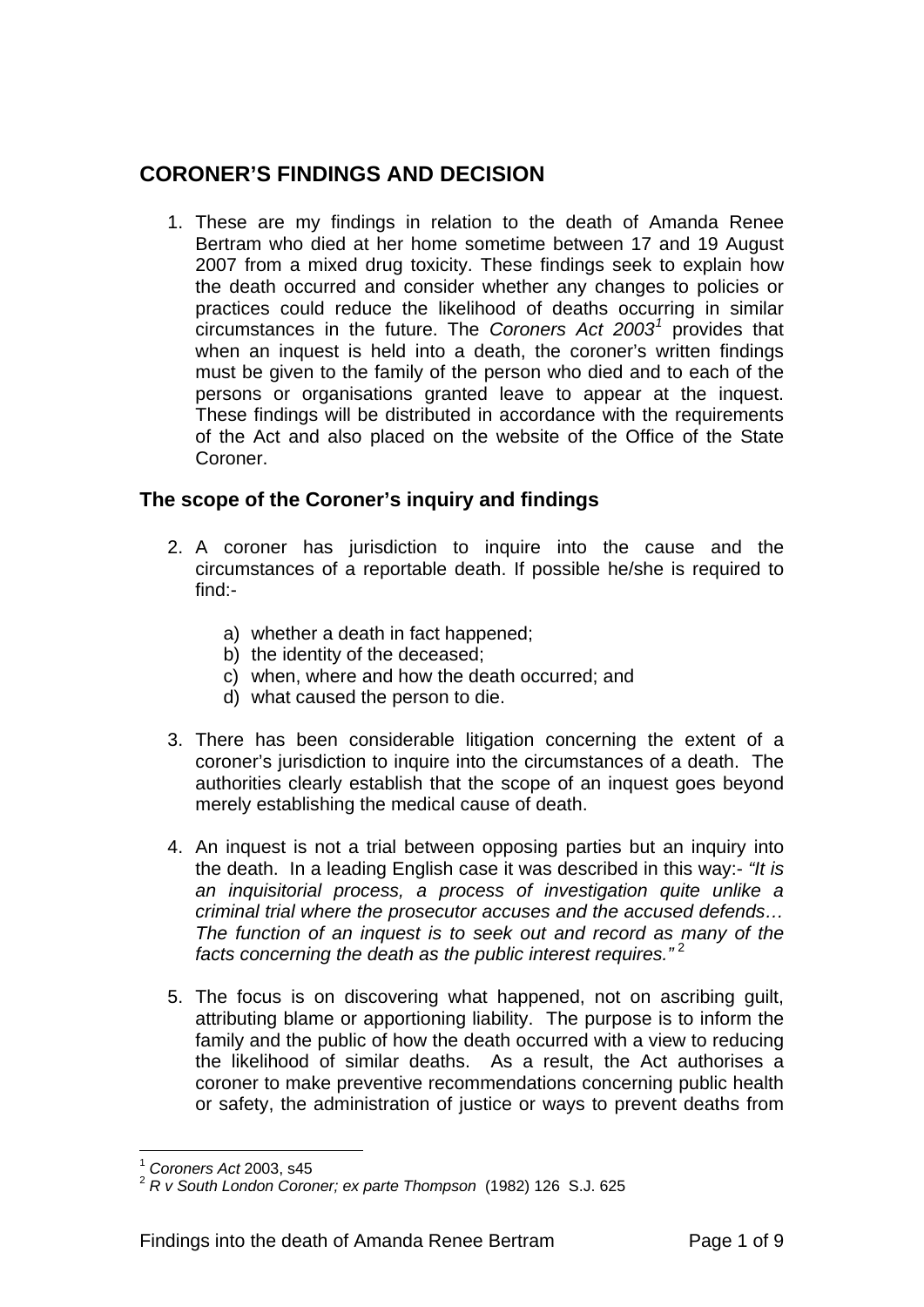happening in similar circumstances in future. $3$  However, a coroner must not include in the findings or any comments or recommendations, statements that a person is or maybe guilty of an offence or is or maybe civilly liable for something.<sup>[4](#page-2-1)</sup>

#### **The Admissibility of Evidence and the Standard of Proof**

- 6. Proceedings in a coroner's court are not bound by the rules of evidence because the Act provides that the court "*may inform itself in*  any way it considers appropriate.<sup>"[5](#page-2-2)</sup> That does not mean that any and every piece of information however unreliable will be admitted into evidence and acted upon. However, it does give a coroner greater scope to receive information that may not be admissible in other proceedings and to have regard to its origin or source when determining what weight should be given to the information.
- 7. This flexibility has been explained as a consequence of an inquest being a fact-finding exercise rather than a means of apportioning guilt. As already stated, it is an inquiry rather than a trial.<sup>[6](#page-2-3)</sup> If a witness refuses to give oral evidence at an inquest because the evidence would tend to incriminate the person, the coroner may require the witness to give evidence that would tend to incriminate the witness if satisfied it is in the public interest to do so. The evidence, when given, and any derivative evidence is not admissible against the witness in any other proceeding, other than a proceeding for perjury.<sup>[7](#page-2-4)</sup>
- 8. A coroner should apply the civil standard of proof, namely the balance of probabilities but the approach referred to as the *Briginshaw* sliding scale is applicable.<sup>[8](#page-2-5)</sup> This means that the more significant the issue to be determined, the more serious an allegation or the more inherently unlikely an occurrence, the clearer and more persuasive the evidence needed for the trier of fact to be sufficiently satisfied that it has been proven to the civil standard.<sup>[9](#page-2-6)</sup>
- 9. It is also clear that a coroner is obliged to comply with the rules of natural justice and to act judicially.<sup>[10](#page-2-7)</sup> This means that no findings adverse to the interest of any party may be made without that party first being given a right to be heard in opposition to that finding. As *Annetts v McCann[11](#page-2-8)* makes clear that includes being given an opportunity to

 $\frac{1}{3}$  s46

<span id="page-2-1"></span><span id="page-2-0"></span> $4$  s45(5) and 46(3)

 $5$  s37 $(1)$ 

<span id="page-2-3"></span><span id="page-2-2"></span><sup>6</sup> *R v South London Coroner; ex parte Thompson* per Lord Lane CJ, (1982) 126 S.J. 625 <sup>7</sup>  $7$  s39

<span id="page-2-5"></span><span id="page-2-4"></span><sup>8</sup> *Anderson v Blashki* [1993] 2 VR 89 at 96 per Gobbo J 9

<span id="page-2-6"></span><sup>&</sup>lt;sup>9</sup> Briginshaw v Briginshaw (1938) 60 CLR 336 at 361 per Sir Owen Dixon J

<span id="page-2-7"></span><sup>10</sup> *Harmsworth v State Coroner* [1989] VR 989 at 994 and see a useful discussion of the issue in Freckelton I., "Inquest Law" in *The inquest handbook*, Selby H., Federation Press, 1998 at 13

<span id="page-2-8"></span><sup>11 (1990) 65</sup> ALJR 167 at 168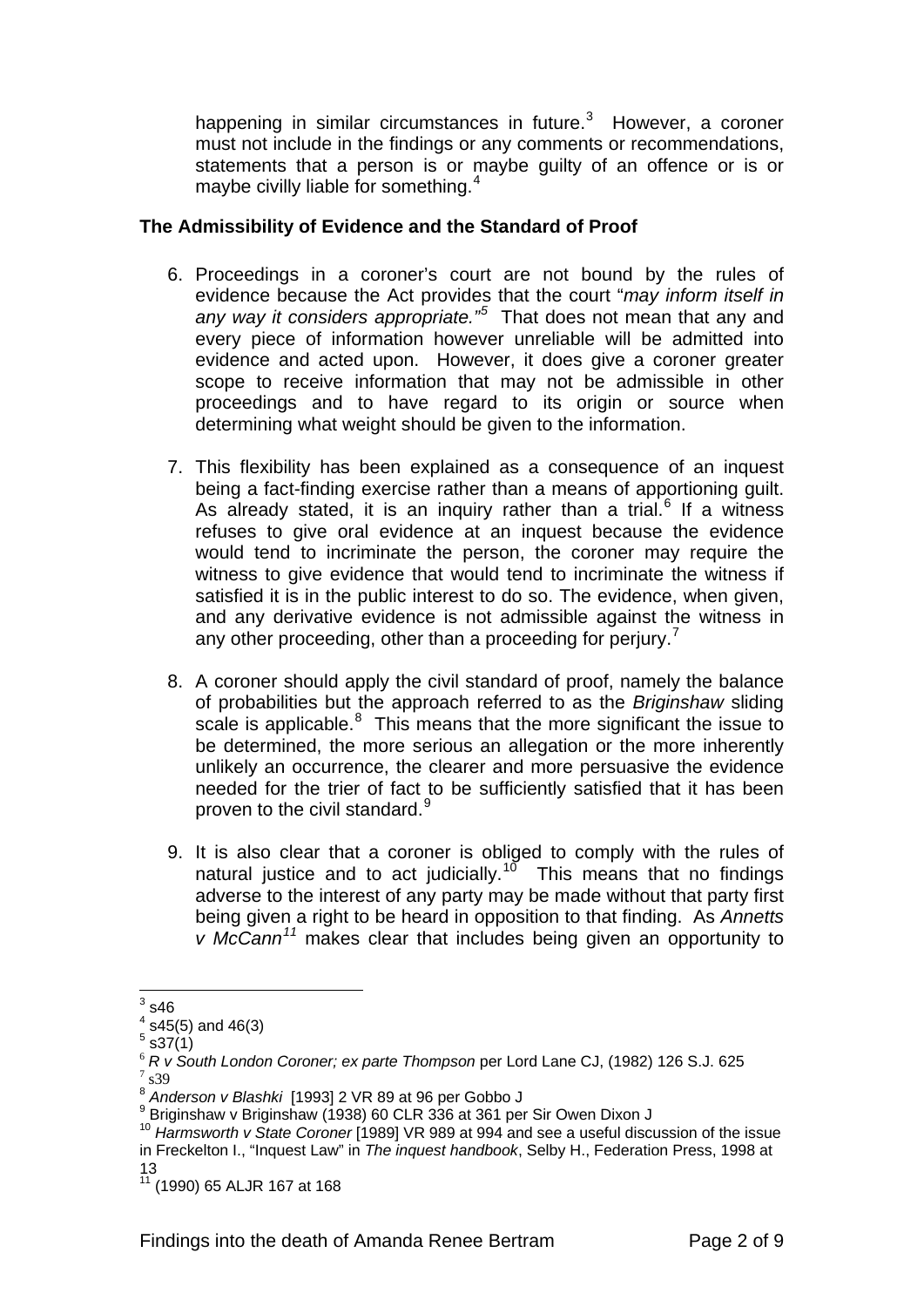make submissions against findings that might be damaging to the reputation of any individual or organisation.

10. If, from information obtained at an inquest or during the investigation, a coroner reasonably suspects a person has committed a criminal offence, the coroner must give the information to the Director of Public Prosecutions in the case of an indictable offence, and to the chief executive of the department which administers legislation creating an offence which is not indictable.<sup>[12](#page-3-0)</sup>

### **The Evidence**

- 11. It is not necessary to repeat or summarise all of the information contained in the exhibits and from the oral evidence given, but I will refer to what I consider to be the more important parts of the evidence.
- 12. Amanda Bertram was 28 years old. Her mother, Glenys Mary Bertram told the court that she was a nice child. She had been school captain at primary school and the drama captain in grade 12 at Clayfield College. This is another of those sad cases where drugs has wasted a promising life. Her mother said that she had struggled with drug addiction for 8 years. She had periods when she went into rehabilitation when she would be clean for months. Earlier in 2007 she had attended HAFDS and then a halfway house and was clean. She had a bad car crash which seems to have shaken her up even though she did not receive any serious physical injuries. She had got a new job the week prior to her death. Her mother was ringing her each morning to make sure she was awake and up. She was known to sleep for 36 hours when she was on the drugs. Her mother knew she was back in trouble with drugs by the end of the week and told her she had to sort it out for herself. She said that she gave no indications of suicide. She was seeing a counsellor at BIALA. She had never mentioned that she had a relationship with Kelvin Amaya.
- 13. Amanda resided with friends at 15/28 Coora Street, Wishart. Her friend Marisa Greenham describes her as having a long standing history of amphetamine and prescription drug abuse. She was aware that in early 2007 she started using heroin on pretty much a daily basis. She was depressed over relationship troubles with a male person called Kelvin.
- 14. Marisa had her own drug habits and had used heroin herself on a couple of occasions with Amanda. She gave evidence that Kelvin was supplying her with heroin. He sometimes was accompanied by an Asian looking man. Kelvin did not supply her with amphetamine. She had a big talk to Amanda the day before her death when she told her the extent of her current heroin habit. She said her friend had been to rehab and went well at times. There is evidence of Ms Bertram making telephone calls and active attempts to once again try and kick the addiction.

<span id="page-3-0"></span><sup>1</sup>  $12$  S 48(2)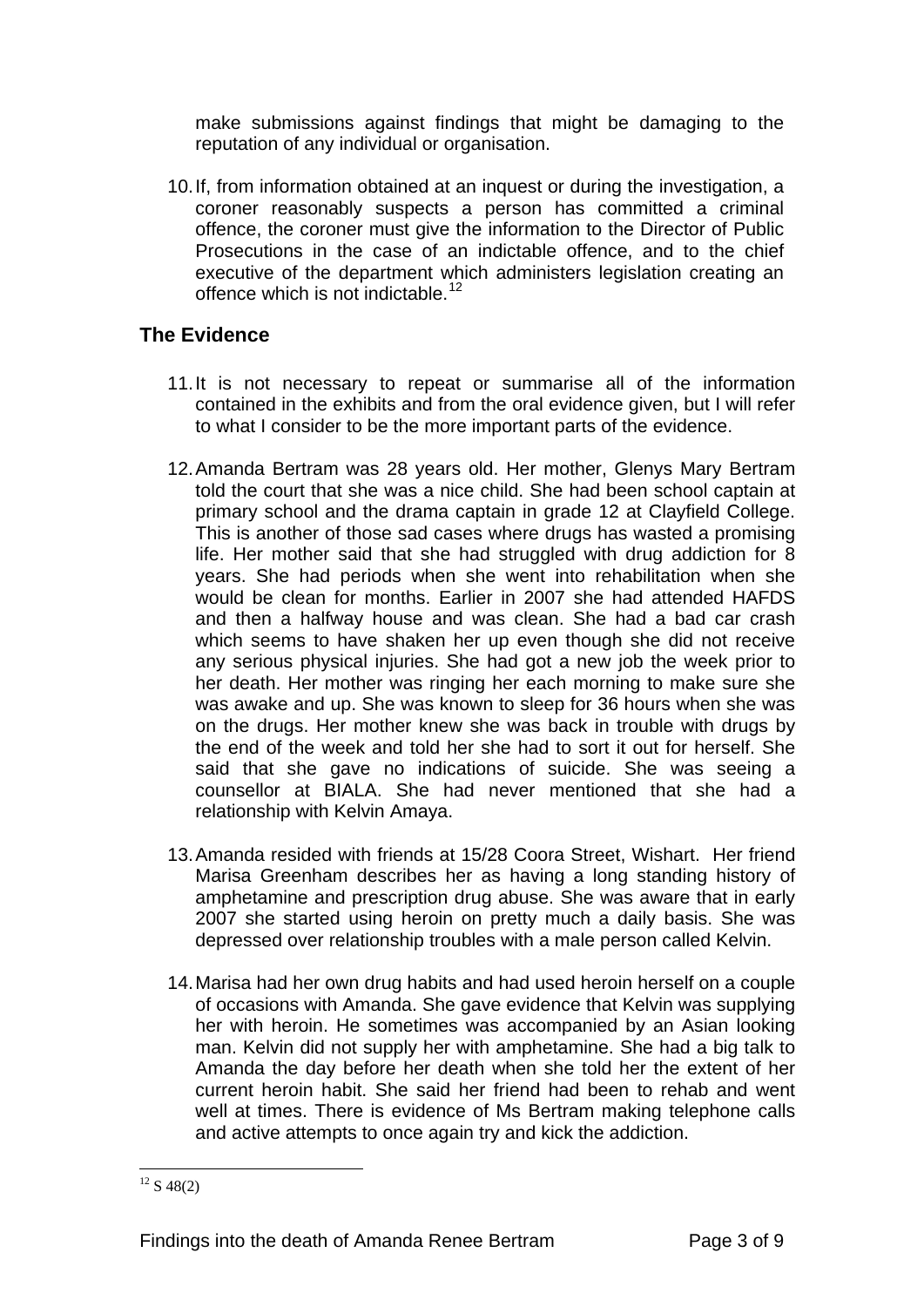- 15. At 1am on 18 August 2007 Amanda arrived at her house indicating she was going to buy some ICE. Her pupils were dilated and she was speaking quickly and this behaviour was consistent with her experience of Amanda after she had taken some drugs. They all consumed some ICE splitting one gram in 3 ways. Amanda then left saying she was going to purchase some ICE and she believed she was picking up a friend to take him home. An ATM receipt shows she tried to withdraw \$300 at about 1.49 am but there were insufficient funds. She came back at 2.30 am and she said she had a friend Punkie in the car. They left sometime later but Punkie stayed in the car. She came back at 4am. She mentioned that she wanted to buy some heroin. Later that morning they went shopping and she withdrew some money at a ATM. There is evidence from receipts from an ATM at about 10.07 am which supports this version.
- 16. Marisa last saw her at 11 am. She says that Kelvin supplied her and her boyfriend Justin with heroin that day. She tried to contact her on her mobile that evening several times but was unable to reach her. She later was told that Amanda had passed away.
- 17. Another friend was Isobel Joslyn King. She provided a statement and gave evidence by telephone from New Zealand. She shared her residence with Amanda and Barry Snook. She had only known her for 3 months. She knew she had a history of amphetamine and heroin use. She had some problems with depression and was on medication for anxiety and depression particularly after the motor vehicle crash. She was however excited about her new job and she did not consider she was suicidal. She had lost a lot of weight and she had been speaking about her problems with drugs. She also knew a person by the name of Kelvin also known as Dylan who was a regular visitor, up to a couple of times a week. Amanda had told her she was in love with him but that he was married. Kelvin would often visit with an Asian but he never came on his own. She suspected Kelvin was supplying drugs to Amanda and she had told her he was a heroin dealer.
- 18. On 17 August 2007 she had a short conversation with Amanda briefly at 8pm. Amanda was at that time well and in good spirits. The next day she saw that her bedroom door was closed and took no notice as Amanda slept in often. She thought her car was parked in the garage but she could be mistaken about that. She returned home later that afternoon and could hear what may have been an alarm going off (it was probably a mobile telephone). At 11pm, and it could have been later, she went in to turn it off as it had become annoying. She saw Amanda lying on her bed. A syringe with a spoon and filter was on her bedside table. She saw her mobile phone had about 10 missed messages. She thought nothing more about it and left the room. She did not check if Amanda was breathing.
- 19. The next day after midday she went back into the room to use her phone and saw she had not shifted from when she saw her last. She saw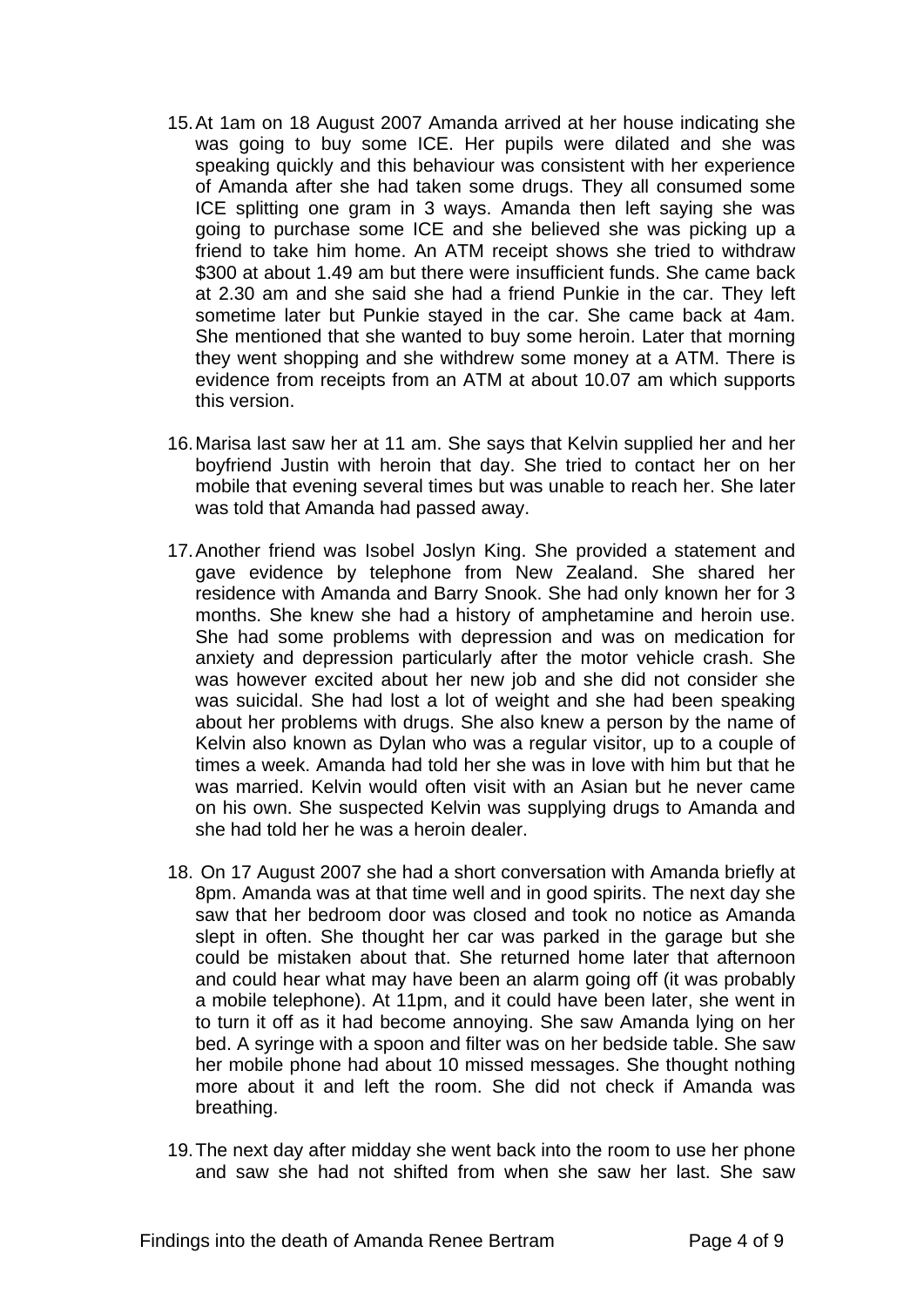something written on a piece of paper propped up facing her on the bed. That was the first time she had seen it but it was possible it was there the night before. She then touched Amanda and found she was cold. Police and Ambulance were called Isobel. The note is written in a notebook and was from Dylan saying he had been there for ages and that as she would not wake he was going. A text message sent by Dylan to Amanda's telephone at 2.31 pm says that he had been waiting for over an hour and she would not wake. The note book had many pages of day to day issues such as shopping lists but also included references to her struggle with drugs. There are references to known drug rehabilitation centres and drug counselling and she clearly was in the previous few days making arrangements to have another attempt at rehabilitation.

- 20. Barry Snook knew Amanda for some 4 years and that she was also using speed as a drug. He also used it but not as much as she did. He cleaned himself off drugs a few years ago. He met up with Amanda and thought she was looking healthier than when he first knew her. He thought she was not using. He needed a place to live and he moved in at the end of July. He saw she had lost a lot of weight again. He had met her boyfriend who drove a black Honda. From the talk with his housemates including Amanda he was aware he was involved in drugs and had been in prison. He thought that Amanda was back using drugs again.
- 21. Barry had met her boyfriend. He was known to him as Dylan. Amanda had told him he drove a white Nissan skyline.
- 22. On 18 August 2007 around 1.20pm he had a brief conversation with Amanda. He says she looked like she was on drugs and had wide eyes, was sweating, panicky and was half yelling. She told him that she was expecting someone and to leave the front door open. He fell asleep but opened the door to let Dylan in. He had not previously told police about this evidence.
- 23. He came home after work around midnight and spoke to Isobel who went to switch of Amanda's phone as it was ringing. Isobel told him Amanda was asleep and she had passed out with a needle nearby. It was not unusual for Amanda to sleep for more than a day so they were not concerned about her passing out. They had decided to have a talk to her about her drug use later. He found out the next day she had passed away.
- 24. He was questioned about the times and it would seem the best he can say that he saw Dylan and let him in that afternoon.
- 25. Brent Hiley is a neighbour and helps his wife in the manager duties for the unit complex at 28 Coora Street, Wishart. He had met some male persons at Amanda's unit one of whom was half Asian/half Australian and one Indian looking. They would visit often and drove a grey Honda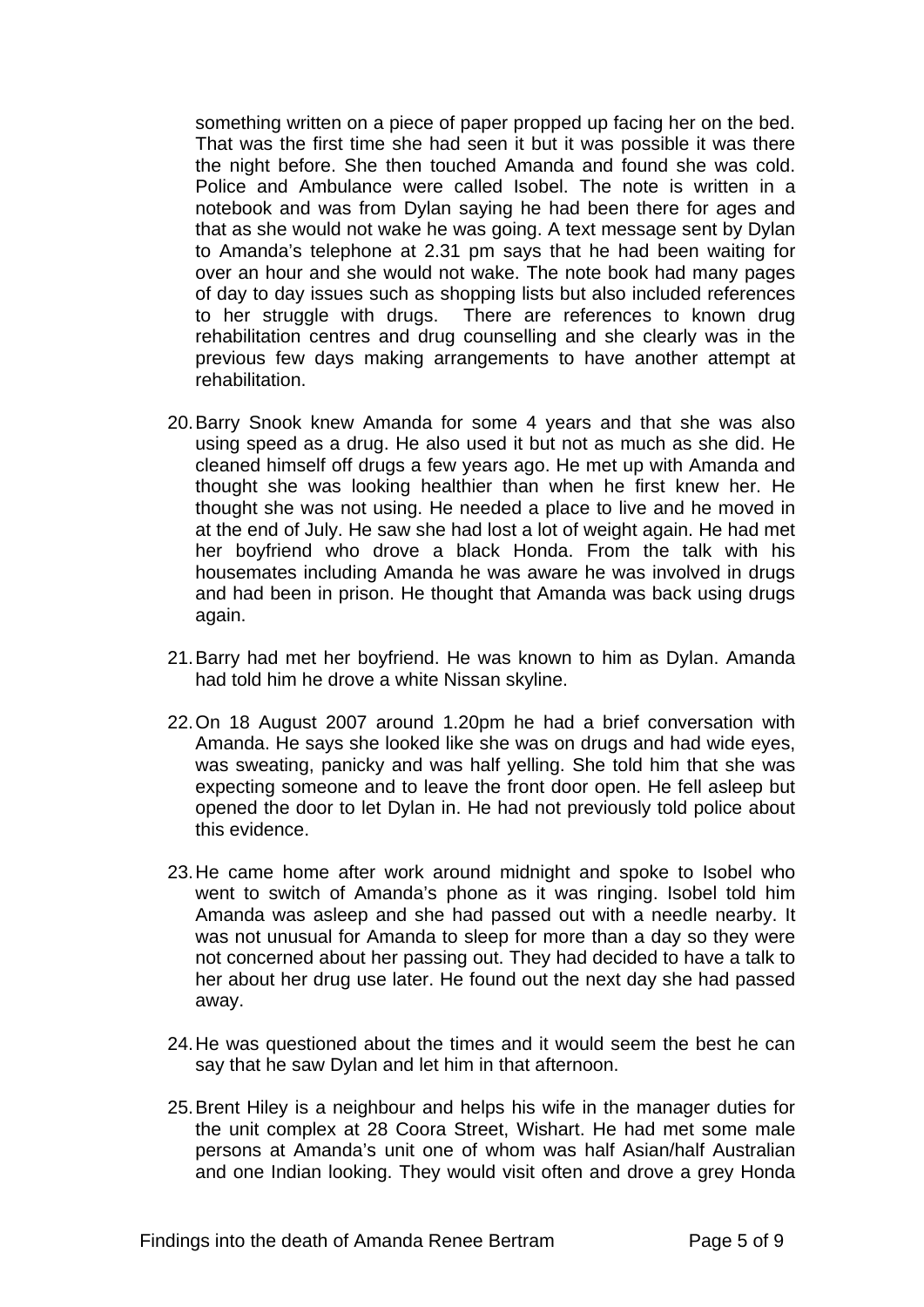registration TRY 20. On 18 August 2007 he was mowing the lawns saw a white Nissan 21SKY parked across the driveway for unit 15. It had a black bonnet.

- 26. Vernon Pragasan Martin lived at unit 40 which is directly opposite from unit 15. He recalls a black hatch back often parking across the driveway of unit 15. It was driven by a male person he thought was a boyfriend for one of the girls at unit 15. He was described as 180cm tall, slim build, short dark to reddish hair, tanned complexion, clean shaven with spectacles. At about 10.30 am on Saturday 18 August 2007 he saw a yellow car park in the garage at unit 15. Ten minutes later the male person he describes arrived in a white Nissan which was still there when he left later in the afternoon.
- 27. I did not require the hearing of oral evidence from Mr Hiley or Mr Martin. Their statements were sought in support of a circumstantial case linking Amaya to being at the unit on the Saturday 18 August. With the evidence of Mr Snook that was no longer necessary.
- 28. The investigating officer Detective Sergeant McDonald provided a statement and gave evidence. Relevantly he located the names of contacts in Ms Bertram's mobile telephone. Dylan's name is mentioned and there were a number of text messages sent on 18 August. It came to his knowledge that the name of Dylan was an alias for a Kelvin Amaya, who was well known to Mt Gravatt police for his drug dealings. The mobile phone was registered in the name of a Brett Jones which was a fictitious name. The phone was found in the possession of Kelvin Amaya on 17 February 2008 and was the number which was attributed to the alias Dylan. Amaya had a white Nissan Skyline registration number 21UKY. Detective Sergeant McDonald completed further investigations and produced a helpful timeline in the matter. I thank him for his investigation.
- 29. Timothy Kelly was a person in custody. He was not happy being in court. He was given a direction to give evidence and advised of the protection provided by s39 of the Act. He agreed he knew Amanda and had been with her in the early hours of 18 August. He repeatedly denied he had a nickname Punkie and denied any text messages sent to Ms Bertram's phone as coming from him. This was despite the fact that when the number under Punkie was called by police he answered it. Police intelligence profile information also has him listed with a nickname of Punkie. He said he had been stealing computers that night and had met her at the Southbank Parklands. He denies he was using drugs with Amanda. He said he just wanted a lift. He said Amanda had not looked the best and he had concerns about her. He denied he was taking drugs with Amanda in days leading up to her death.
- 30. Although I doubt Mr Kelly was being totally open I do not think the evidence leads to him being directly connected to her death. He was obviously part of the drug taking crowd Ms Bertram was mixed up in and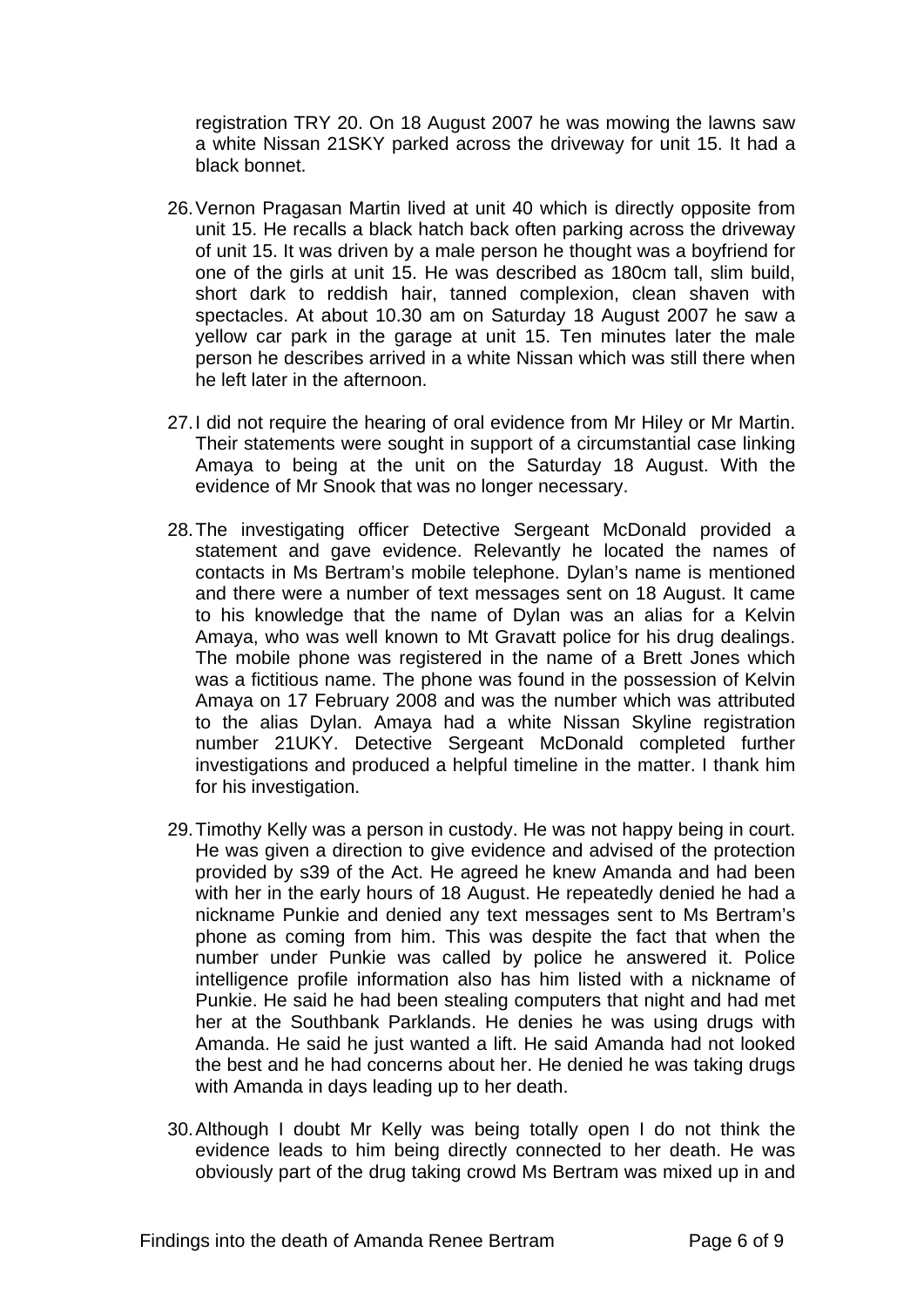was with her earlier that morning but he was not with her later when she got some money out which was obviously used for the drugs.

- 31. Kelvin Amaya was also called. He also is serving some sort of prison sentence. It was known that he may have been one of the last persons to see her. He had been at her bedside earlier that day and left a note for her. He had refused to give a statement to police about what he knew. He was also warned that he would be required to give evidence but the protections provided by s39 were also explained. He conceded he knew Ms Bertram for some 3 months and was romantically attached with her. It would seem he had a somewhat complicated personal life as apart from a wife and child he was also in a relationship with Steff Huezo. This person knew Ms Bertram and there a two text messages sent around 4.30 pm on 18 August from Ms Huezo. He drove a white Nissan and also a black Honda. He was using the name Dylan and agreed he was the person listed in her mobile phone as Dylan.
- 32. I do not intend to repeat his evidence. He denied that he had been with Ms Bertram for around an hour in the afternoon of 18 August when she would not wake up. This is despite the note that he wrote and the text message he sent to her at 2.30 pm that day indicating as such. His evidence is unreliable on some issues. He agreed that he supplied her with heroin on 2 or 3 times when they consumed together. He was not her main supplier. The other person was an associate named Brian. He was Asian.
- 33. He denied at first that he was supplying heroin to her but later agreed that he did. He has supplied heroin to Marisa Greenham. He then agreed he supplied Amanda with heroin once or twice but not ICE.
- 34. He says he saw her for an hour in the morning when she got cranky at him for waking her. He says that he left the note then. When he went back in the afternoon he only stayed 5 or 10 minutes. I do not accept that is the case and it was in the afternoon that he left the note for her.
- 35. I also find that he was her regular heroin supplier although the Asian person may also have been involved. I find she is likely to have withdrawn some money to pay for drugs including the heroin and that money was given to her by him that morning and he supplied her with the heroin which she later injected. By the time he came back in the afternoon Ms Bertram was well and truly under the affects of a number of drugs. There is no evidence that he injected her himself nor is there any indication he knew how serious her condition was. He was not expecting her death as one would not think he would leave a paper trail in the form of the note and the text message.
- 36. There is no evidence that he or any of the other occupants of the house callously left Amanda to die. Ms Bertram could sleep for very long periods when taking drugs. Her position on her bed and in not being able to wake her could reasonably be thought by him and the others as due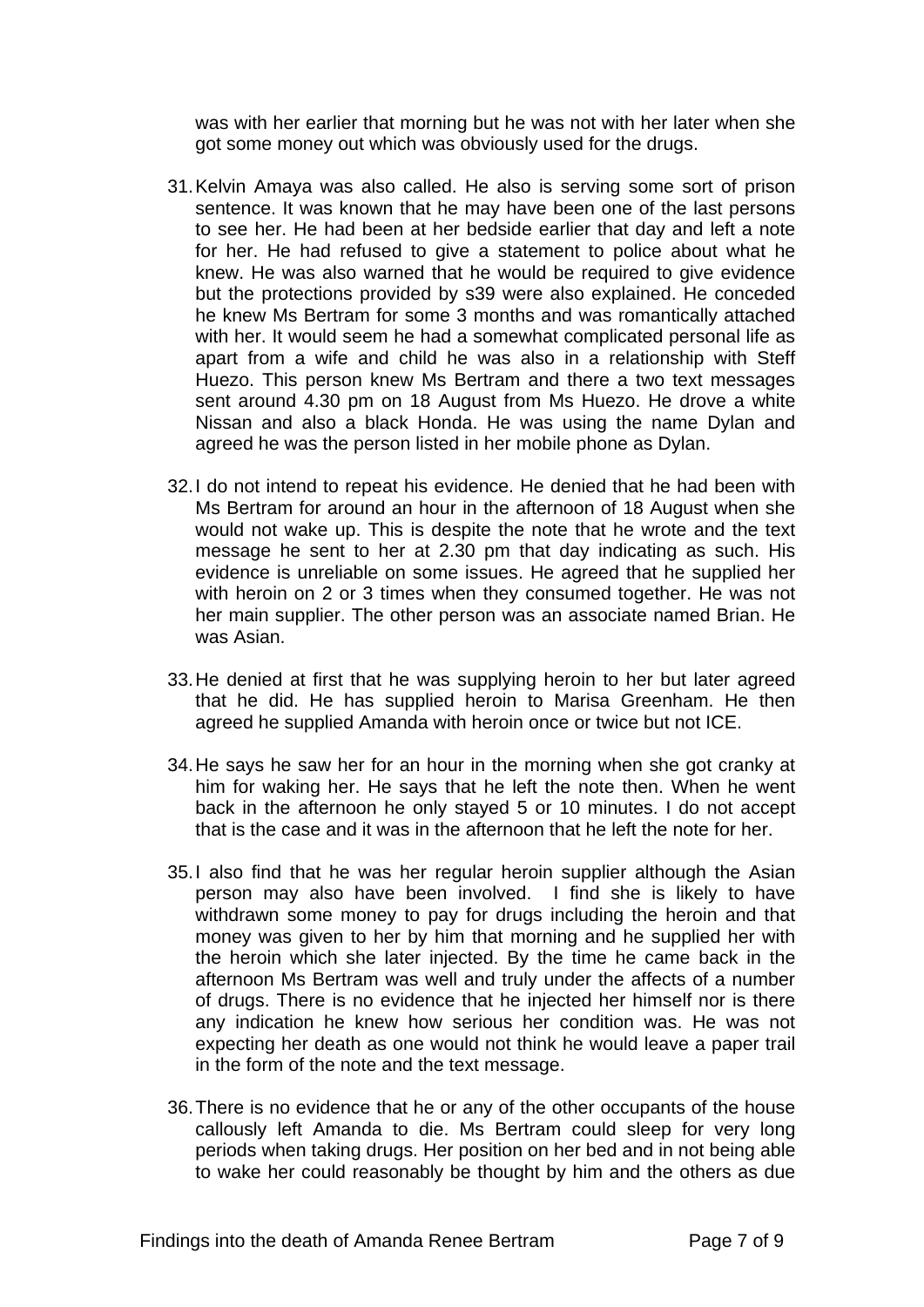to her taking drugs and sleeping it off as had happened in the past. They could not reasonably have foreseen that she was going to die.

## **The Autopsy**

37. Dr Rebecca Williams performed an external and full internal autopsy examination, and took toxicology samples. The internal examination found no evidence of natural disease. She found a number of needle marks on her left wrist and back of her left hand. There was some congestion of the brain and lungs, being a common finding in drugrelated deaths.

Toxicology tests on post-mortem blood and urine identified:

- Amphetamine in a therapeutic range
- Methylamphetamine in a potentially fatal range
- Morphine in a potentially fatal range
- Total morphine plus morphine glucuronides in a potentially fatal range
- Codeine above therapeutic but below potentially fatal range
- Diazepam, and paracetamol in therapeutic ranges
- Oxazepam and Temazepam at low levels.
- 38. Tests of the urine revealed 6-Monoacetylmorphine which is indicative of heroin use as distinct from another form of morphine. Urine tests also found the presence of the drugs found in her blood in similar ranges. Dr Williams opined that the combination of drugs was considered to have been fatal to Ms Bertram.

### **Findings required by s45**

- 39. I am required to find, as far as is possible, who the deceased was, when and where he died, what caused the death and how he came by his death. I have already dealt with the last of these issues, being the circumstances of Amanda Renee Bertram's death. As a result of considering all of the material contained in the exhibits and the evidence given by the witnesses I am able to make the following findings in relation to the other aspects of the death.
	- a) The identity of the deceased was Amanda Renee Bertram
	- b) The place of death was 15/28 Coora Street, Wishart, Brisbane Hospital, Brisbane, Queensland.
	- c) The date of death was between 18 & 19 August 2007.
	- d) The formal cause of death was:

1(a) Mixed Drug toxicity

40. There is nothing contained in the evidence which suggests that when she took this level of drugs that there was any intention to bring about her own death. She was a regular abuser of illicit and prescription drugs. She gave no indications of particular risks of suicide other than that she may have been stressed with difficulties in her relationship.